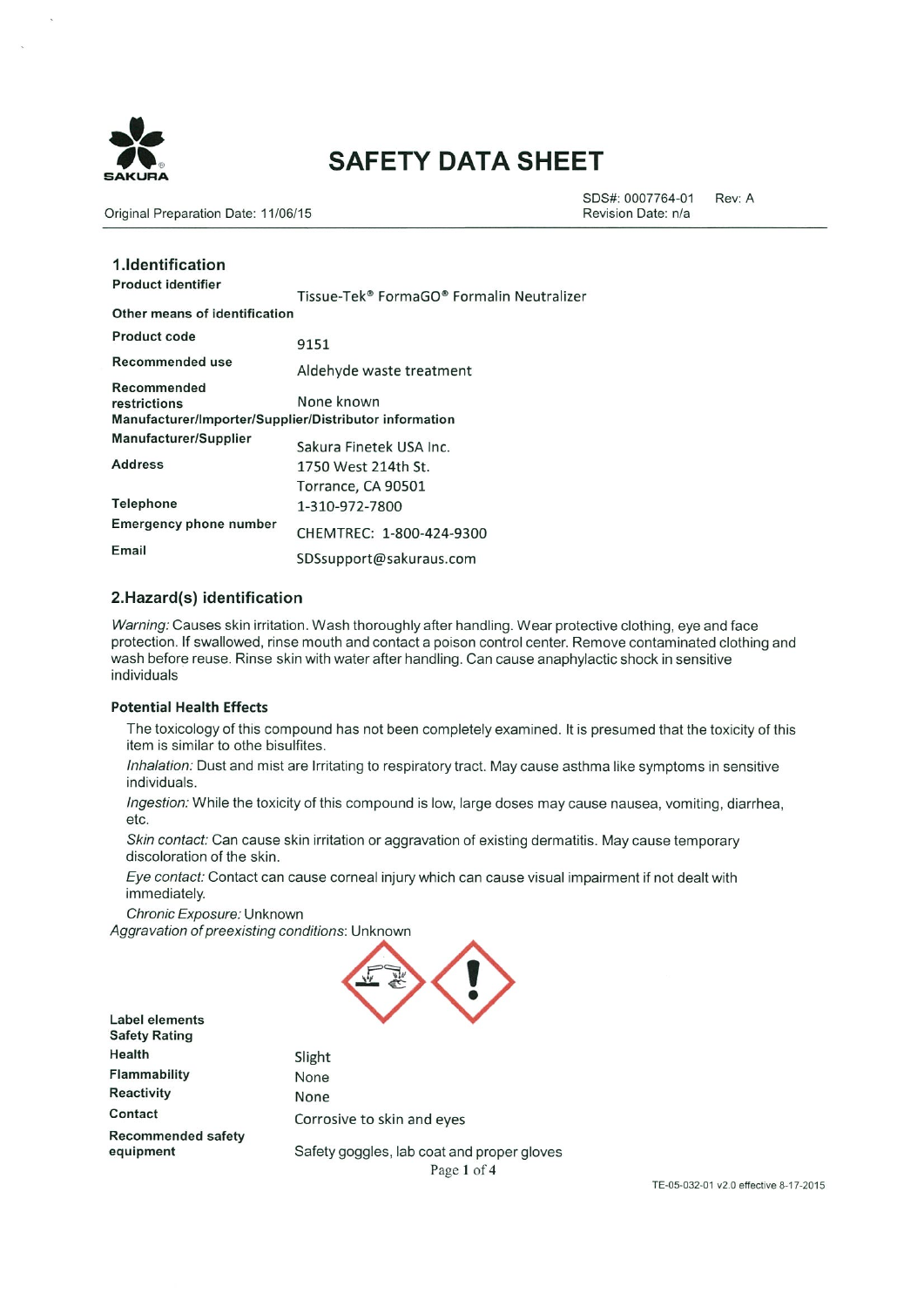## SAFETY DATA SHEET

 $\langle \cdot \rangle$ 

 $\Delta$ 

| <b>Storage</b>                                                                       | General storage                                                                                                                                                |  |  |  |  |
|--------------------------------------------------------------------------------------|----------------------------------------------------------------------------------------------------------------------------------------------------------------|--|--|--|--|
| Disposal                                                                             | Waste disposal is usually not restricted but local ordinances vary. Dispose of<br>contents and container in accordance with all government regulations.        |  |  |  |  |
| 3. Composition/information on ingredients                                            |                                                                                                                                                                |  |  |  |  |
| <b>Mixtures</b>                                                                      |                                                                                                                                                                |  |  |  |  |
|                                                                                      | A mixture of trisodium phosphate and sodium metabisulfite; the exact composition is proprietary information                                                    |  |  |  |  |
| 4. First-aid measures                                                                |                                                                                                                                                                |  |  |  |  |
| Inhalation                                                                           | Remove from source of exposure and get medical attention for any<br>breathing difficulty                                                                       |  |  |  |  |
| <b>Skin contact</b>                                                                  | Wash affected area with water. Get medical advice if irritation develops                                                                                       |  |  |  |  |
| Eye contact                                                                          | Rinse thoroughly with running water. Get medical advice                                                                                                        |  |  |  |  |
| Ingestion                                                                            | Rinse mouth with water and get medical attention. Never give anything by<br>mouth to an unconscious person                                                     |  |  |  |  |
| 5. Fire-fighting measures                                                            |                                                                                                                                                                |  |  |  |  |
| Suitable extinguishing media<br><b>Specific hazards arising from</b><br>the chemical | Any means suitable for surrounding fire<br>Pyrolysis will release corrosive sulfur dioxide                                                                     |  |  |  |  |
| <b>General fire hazards</b>                                                          | Not normally a fire Hazard                                                                                                                                     |  |  |  |  |
| 6. Accidental release measures                                                       |                                                                                                                                                                |  |  |  |  |
| Methods and materials for<br>containment and cleaning up                             | Absorb with a suitable absorbent and dispose. Clean area with water                                                                                            |  |  |  |  |
| 7. Handling and storage                                                              |                                                                                                                                                                |  |  |  |  |
| Store in a closed container in a general chemical storage area                       |                                                                                                                                                                |  |  |  |  |
| 8. Exposure controls/personal protection                                             |                                                                                                                                                                |  |  |  |  |
| <b>Exposure guidelines</b>                                                           |                                                                                                                                                                |  |  |  |  |
| <b>Ventilation System</b>                                                            | Usually not required. When required, Refer to the ACGIH document, "Industrial<br>Ventilation, a Manual of Recommended Practices" for details about ventilation |  |  |  |  |
| Individual protection measures, such as personal protective equipment                |                                                                                                                                                                |  |  |  |  |
| <b>Eye/face protection</b>                                                           | Laboratory safety goggles or similar products are recommended as part of good<br>laboratory practice                                                           |  |  |  |  |
|                                                                                      |                                                                                                                                                                |  |  |  |  |

| <b>Skin protection</b>    |                                                                                                                                                       |
|---------------------------|-------------------------------------------------------------------------------------------------------------------------------------------------------|
| <b>Hand protection</b>    | Protective gloves are recommended as part of good laboratory practice                                                                                 |
| Respiratory<br>protection | Usually not required. In case of emergency, or when exposure levels are unknown,<br>use a positive pressure, full face piece, air supplied respirator |
| <b>Thermal hazards</b>    |                                                                                                                                                       |

## 9. Physical and chemical properties

| Appearance            |  |
|-----------------------|--|
| <b>Physical state</b> |  |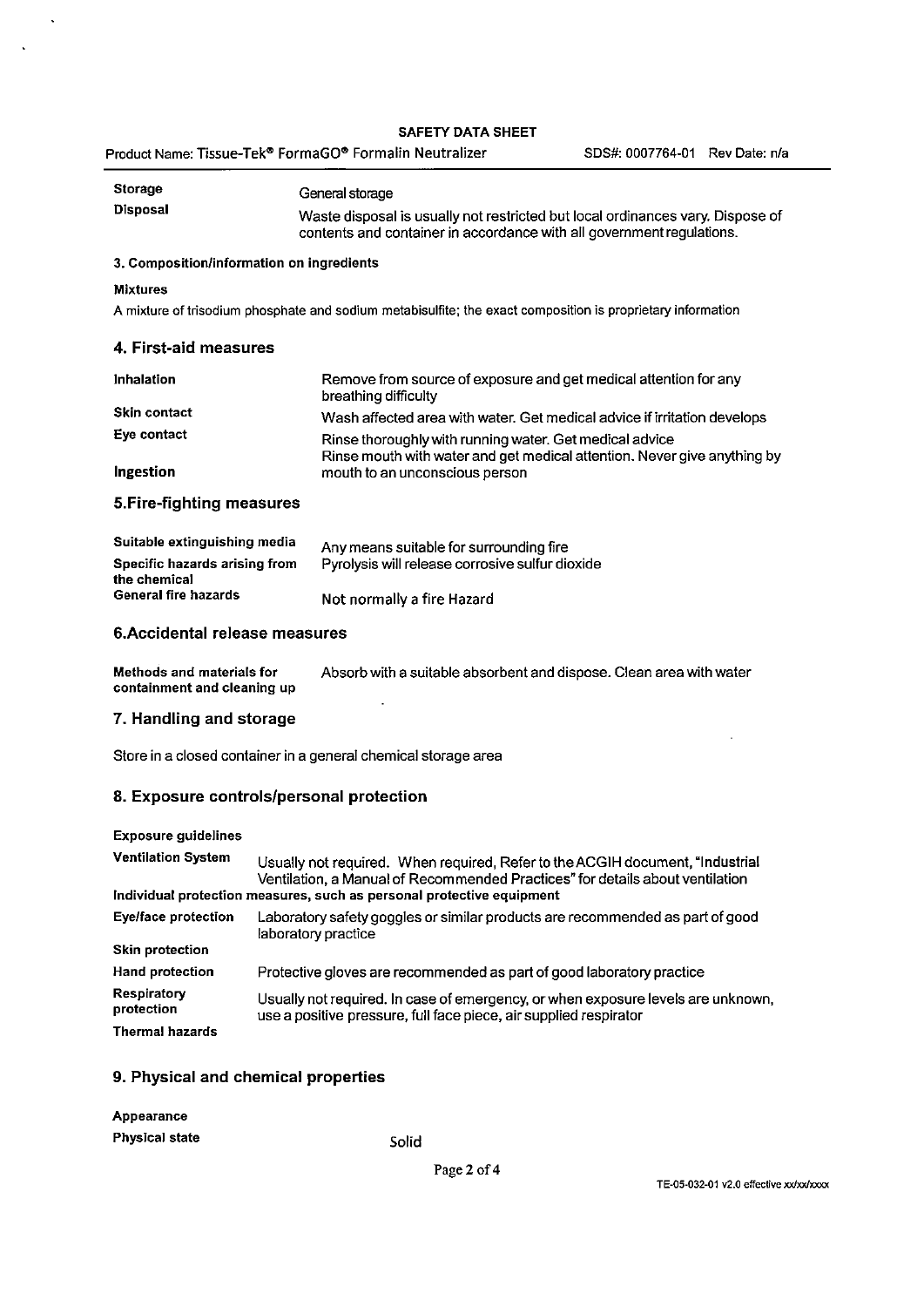| Product Name: Tissue-Tek® FormaGO® Formalin Neutralizer |              | SDS#: 0007764-01 Rev Date: n/a                                                                                                                            |
|---------------------------------------------------------|--------------|-----------------------------------------------------------------------------------------------------------------------------------------------------------|
| Form                                                    |              | Crystalline power                                                                                                                                         |
| Color                                                   | White        |                                                                                                                                                           |
| Initial boiling point and boiling                       | N/A          |                                                                                                                                                           |
| range                                                   |              |                                                                                                                                                           |
| <b>Flash point</b>                                      | N/A          |                                                                                                                                                           |
| <b>Evaporation rate</b>                                 | N/A          |                                                                                                                                                           |
| Flammability (solid, gas)                               |              |                                                                                                                                                           |
| Upper/lower flammability or explosive limits            |              |                                                                                                                                                           |
| Flammability limit - lower (%)                          | N/A          |                                                                                                                                                           |
| Flammability limit - upper (%)                          | N/A          |                                                                                                                                                           |
| Vapor pressure                                          | N/A          |                                                                                                                                                           |
| Vapor density                                           | N/A          |                                                                                                                                                           |
| <b>Solubility (water)</b>                               | N/A          |                                                                                                                                                           |
| <b>Density</b>                                          | N/A          |                                                                                                                                                           |
| <b>Explosive properties</b>                             | <b>N/A</b>   |                                                                                                                                                           |
| 10. Stability and reactivity                            |              |                                                                                                                                                           |
| <b>Stability</b>                                        |              |                                                                                                                                                           |
| <b>Hazardous Decomposition Products</b>                 |              | May release hazardous sulfur dioxide                                                                                                                      |
| Hazardous polymerization                                |              | Will not occur                                                                                                                                            |
| Incompatibilities                                       |              | Incompatible with acids                                                                                                                                   |
| <b>Conditions to avoid</b>                              |              | Excessive cold/heat and light                                                                                                                             |
| 11. Toxicological information                           |              |                                                                                                                                                           |
| None relating to normal exposure.                       |              |                                                                                                                                                           |
|                                                         |              | Cancer lists: None of the product ingredients are known or anticipated carcinogens.                                                                       |
| Known Carcinogenicity?                                  | Anticipated? | <b>IARC Category</b>                                                                                                                                      |
| <b>No</b>                                               | No           | None                                                                                                                                                      |
| No                                                      | No           | None                                                                                                                                                      |
| 12. Ecological information                              |              |                                                                                                                                                           |
| <b>Enviromental Fate</b>                                |              | Biodegradable                                                                                                                                             |
| <b>Enviromental Toxicity</b>                            |              | None after dilution                                                                                                                                       |
| 13. Disposal considerations                             |              |                                                                                                                                                           |
| <b>Disposal instructions</b>                            |              | Waste disposal is usually not restricted but local ordinances<br>vary. Dispose of contents and container in accordance with all<br>government regulations |
| 14. Transport information                               |              |                                                                                                                                                           |
| Not regulated                                           |              |                                                                                                                                                           |
|                                                         |              |                                                                                                                                                           |
| 15. Regulatory information                              |              |                                                                                                                                                           |
|                                                         |              |                                                                                                                                                           |

 $\sim$ 

 $\ddot{\phantom{a}}$ 

SDS#: 0007764-01 Rev Date: n/a